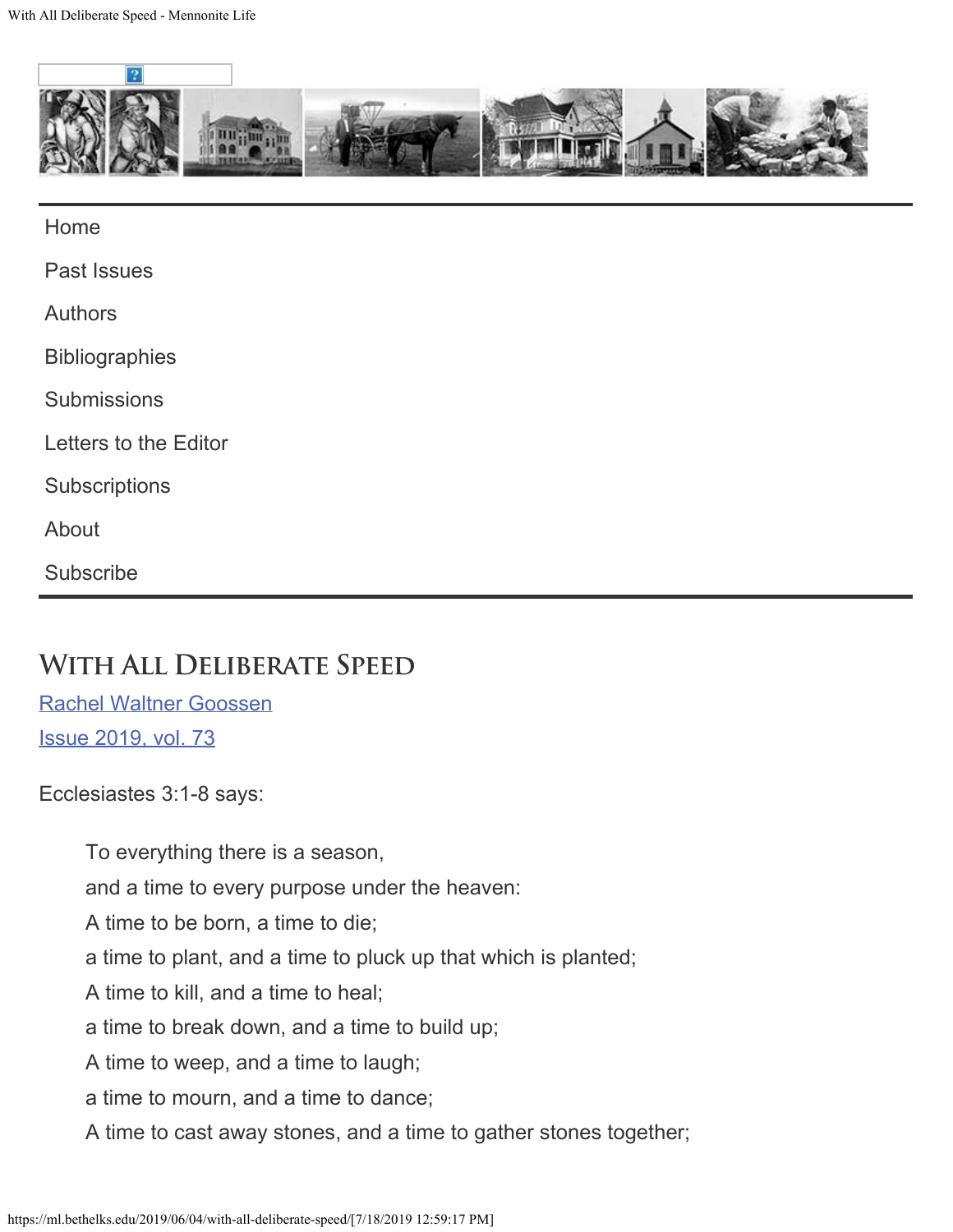a time to embrace, and a time to refrain from embracing; A time to get, and a time to lose; a time to keep, and a time to cast away; A time to rend, and a time to sew; a time to keep silence, and a time to speak; A time to love, and a time to hate; A time of war, and a time of peace.

Thank you for this invitation to be with you this morning and to bring a message of Good News! It's good to be among friends.

The sense of welcome that you extend is expressed in the statement that's included every week in your bulletin: *"Bethel College Mennonite Church welcomes into fellowship and membership all persons who confess faith in Jesus Christ, without regard to their race, ethnic background, gender, age, sexual orientation, education, ability, and other factors which give rise to discrimination and marginalization."*

The history behind this Welcoming Statement dates back more than 15 years. Nudged by the Seekers Sunday school class and others, this congregation took up a discernment process around how to extend welcome, especially to those whose sexual orientation put them on the margins of most Christian places of worship. While there was animated discussion over the parameters of this statement, for years now it has signified, up-front, a stance of inclusivity. A question that this congregation likely wrestles with is: How are these words lived out and put into visible expression in an ongoing way? How proactive are we in walking with people who've been marginalized in various ways?

The Christian ethicist David Gushee – most closely associated with Baptist theological institutions – in his recent book *Changing Our Mind* calls on fellow Christians to end the marginalization of people identifying as LGBTQ in congregations and church settings. He says that many evangelicals, historically and on up to the present, have "inflicted a damaging and *ultimately unchristlike body of Christian tradition, amounting to . . . a teaching of contempt*, against sexual minorities." He continues: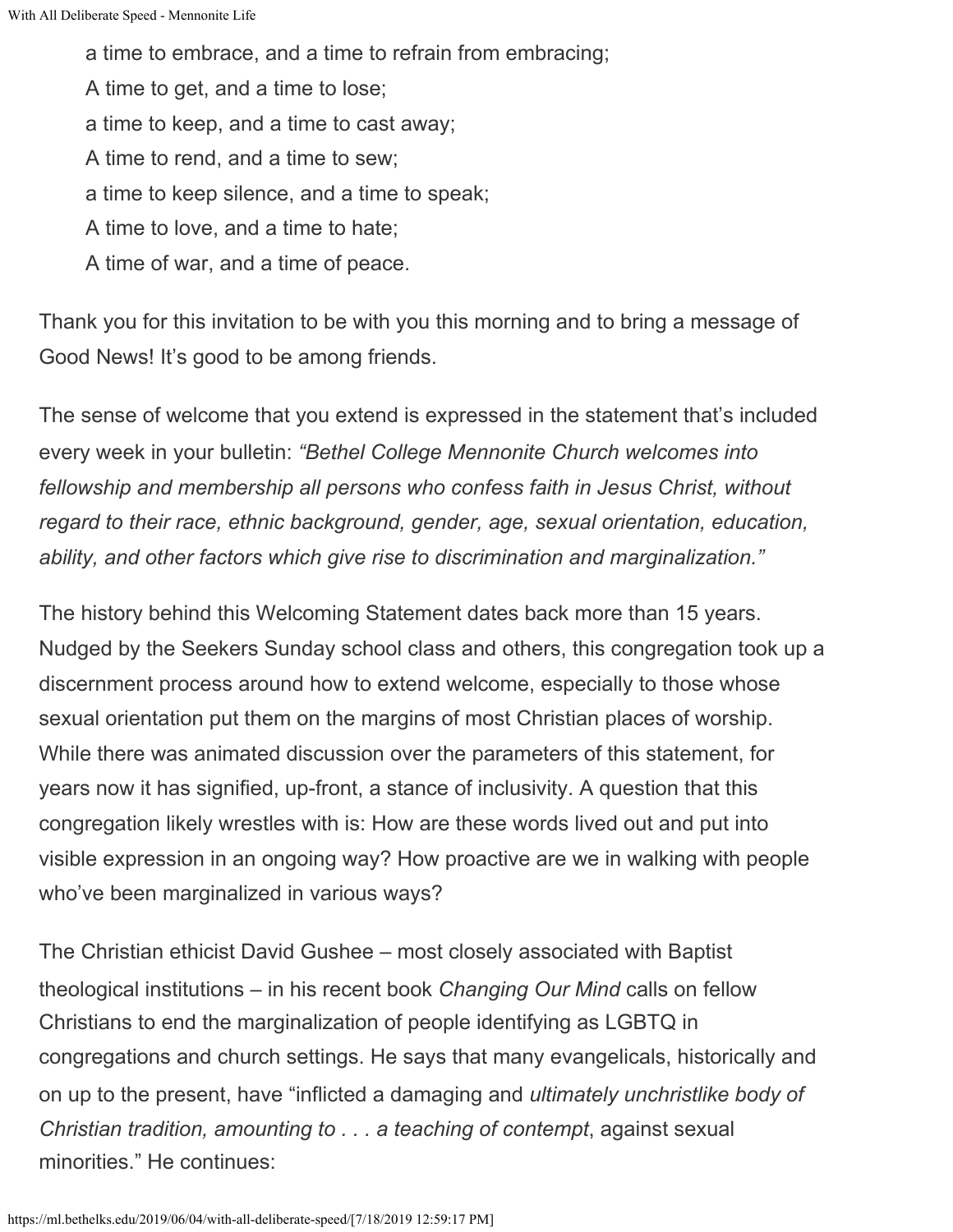"This teaching of contempt has been grounded in what is actually a relatively small number of biblical texts, as they have been interpreted by Christian leaders. … The church's anti-gay teaching was comprehensive. The church taught a disdain for LGBTQ people as a whole and all individuals in the group. … The church at times was willing to welcome individual LGBTQ people into its fellowship, but this welcome was equivocal [that is, cautious, guarded]. LGBTQ people were often relegated to second-class status, surfacing especially in relation to questions of leadership in the church. … [And] when LGBTQ people were excluded or targeted by the state, few Christians could be found who would stand up for [them]."<sup>[1](#page-8-0)</sup>

Gushee concludes with this challenge to the broader church: Those who are being discriminated against in religious spaces and communities don't like to wait long for those harming them to stop, and they shouldn't have to.<sup>[2](#page-8-1)</sup>

Within Mennonite contexts, in Mennonite Church USA and our own Western District Conference, conflicts and exclusion have most recently not centered on membership of LGBTQ-identified people in our congregations – membership is accepted in many places. But controversies have been intense over same-sex marriage and the hiring, licensing, and ordination of openly queer pastors.

Here too, discrimination is harmful. Many Mennonite congregations in the United States are integrating and embracing LGBTQ members and voices, but the progress has been, and continues to be, slow. Hiring practices and licensing opportunities for LGBTQ candidates in Mennonite settings lag behind those of more progressive denominations. This is problematic not just because it signals discrimination against qualified people who feel called to ministry. It also contributes to disillusionment and disengagement from the Mennonite church among those who regard discrimination based on sexual orientation as untenable.

In the Western District, some pastors have officiated marriage ceremonies of LGBTQ couples, and certainly this will continue, following the landmark 2015 U.S.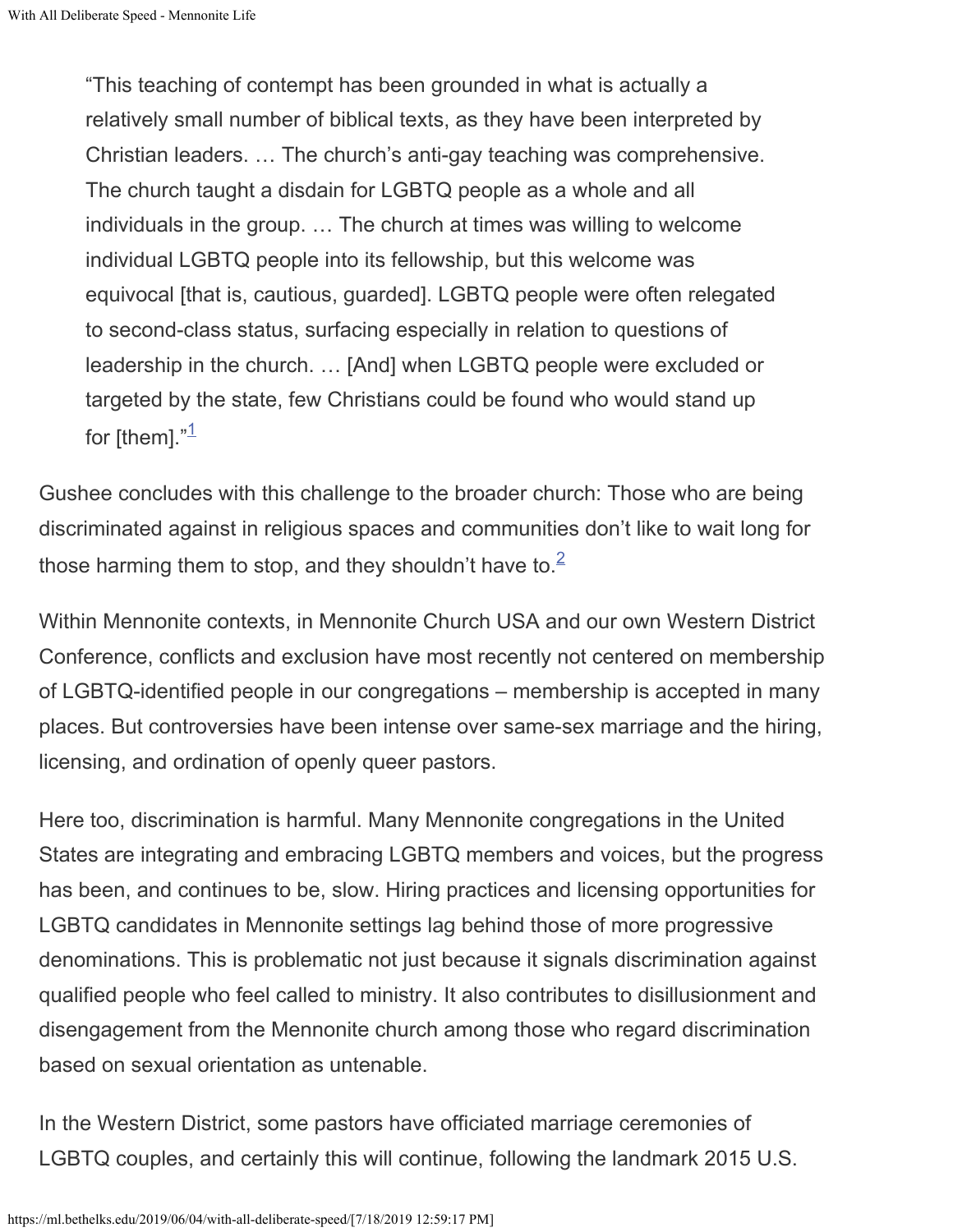With All Deliberate Speed - Mennonite Life

Supreme Court case that legalized same-sex marriage. Yet many LGTBQ persons in Mennonite congregations, while embracing new opportunities at this moment in our denominational history, are also weary from painful experiences of exclusion. And certainly, Mennonites are not alone in bearing such costs – conflicts over LGBTQ inclusion and exclusion run through mainline and evangelical Protestantism and in Catholic faith communities, as well.<sup>[3](#page-8-2)</sup>

Our sermon title this morning, "With All Deliberate Speed," references the Supreme Court's phrase in another, earlier, civil rights case, Brown v. Board of Education. Back in 1954, the court unanimously struck down segregation policies in public schools, not only here in Kansas but across the nation. The justices knew that Southern segregationists were poised to resist a sweeping legal decision that would place brown and black children in schools with white children. With this coming turmoil looming, the justices ordered lower federal courts to "enter such orders and decrees" … to admit to public schools on a racially nondiscriminatory basis with all deliberate speed. ..."<sup>[4](#page-8-3)</sup>

From 1954 onward, as civil rights advocates sought to implement this decision, they worried that the phrase "all deliberate speed" was code-language for "slow" – and that those white segregationists resisting the new inclusive mandate for schools would be allowed drag out the integration process for years. They had reason to worry: The process of desegregation would take a very long time to put into practice. The case's lead attorney, Thurgood Marshall, was dismayed by this court language. When asked what he thought of the words "all deliberate speed," he lamented, "It means "S-L-O-W."<sup>[5](#page-8-4)</sup>

Regarding LGBTQ justice, it's clear that there has been somewhat of an evolution in our own Mennonite churches, though slower, certainly, than in our broader North American culture. Consider, for example, the experiences of Mennonite theologian and biblical scholar John Rempel, who came out gradually – at least to himself and a few trusted friends – as a gay man while in his 40s, after his marriage to a woman had ended in divorce. (At the time, he was chaplain at Conrad Grebel University College in Ontario.) Through the 1990s, he pastored the Manhattan Mennonite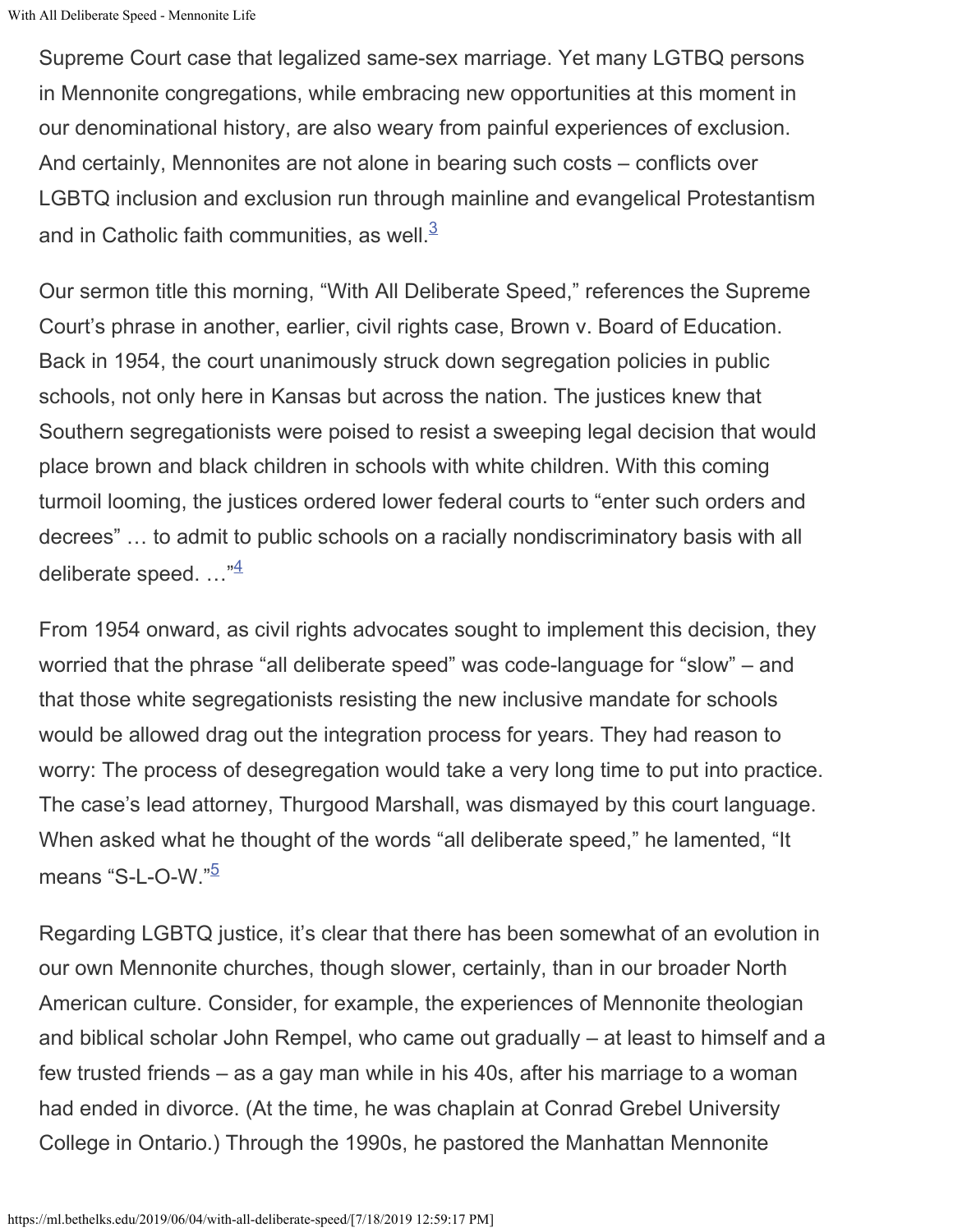With All Deliberate Speed - Mennonite Life

Fellowship in New York City with few people aware of his sexual orientation and his struggles with expressing that sexual identity. Mennonite Central Committee, with whom he held a part-time position at the United Nations office in New York, did not know he was gay. In 2003, when he joined the faculty of Associated (now Anabaptist) Mennonite Biblical Seminary in Indiana, he cultivated a quiet sensibility – among those who worked with him – that he was celibate in his Christian call to ministry. During his decade at the seminary in the early 2000s, he was "out" to seminary students, some of whom came to him for counsel, though even then, he was reticent. "I didn't push that," he remembers, "but I tried to be responsive."

Now in semi-retirement, and with the freedom to pursue occasional preaching and writing assignments without losing his professional identity or a salaried job, Rempel says, "There's been a sea change in North American culture." As a result, he's become more transparent about his identity as a gay man, and also more convinced than he was, earlier in his life, about how this identity connects with his theological stance. "Why has the church become fixated on the question of sexual identity," he asks, "when there are a host of issues crying out for attention? Some things we won't resolve, and we have to live with them. Why can't we live with this one?"<sup>[6](#page-8-5)</sup>

What about in this congregation? In this Kansas context? One of this congregation's longtime, faithful members, for decades, was Ruth Linscheid. She was the parent of a gay son who became a Mennonite minister. Ruth's steady voice, in letters to the editors of Mennonite papers and beyond, repeatedly called for churches, agencies and institutions to be places where each person, queer or straight, could freely exercise their gifts – intellectually, emotionally, spiritually, reflecting the goodness of God's creation, sharing Christ's love.

Over the past several years, researching the experiences of Mennonite leaders who identify as queer, I've gradually moved into some of the circles that Ruth and her fellow allies advocated for, beginning in the 1980s and '90s. As a result of the work done by Ruth and many others, including those in the Supportive Communities Network (SCN), some Mennonite and Brethren church leaders who identify as LGBTQ, long cast out, expelled, are finding their way back into these denominations.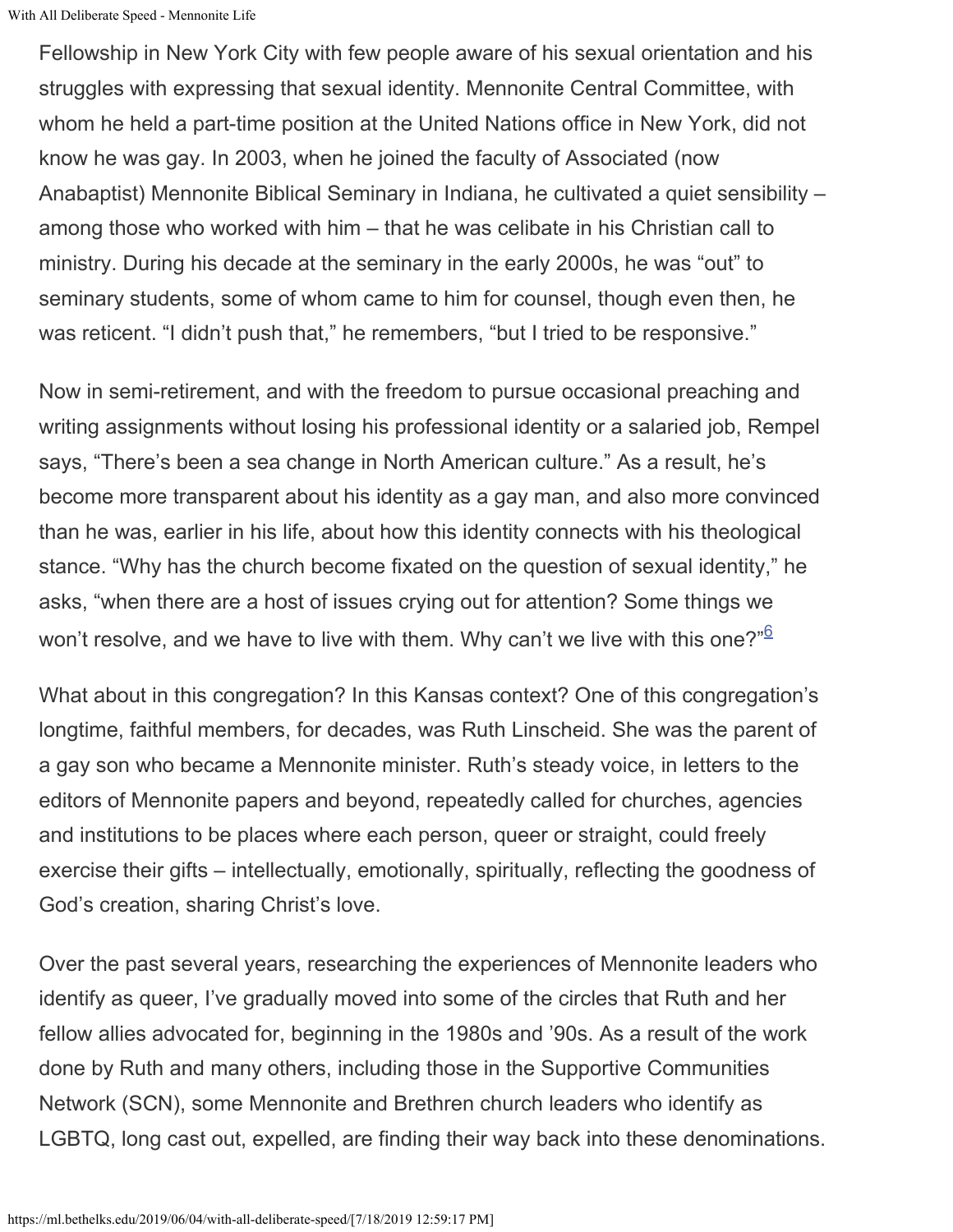They're experiencing reconciliation. And this "Good News" story is occurring just as other, younger, leaders are graduating from seminaries and beginning positions as new pastors and chaplains and theologians. They are navigating leadership positions in welcoming spaces, not just with half-measures, but as productive, licensed-and-ordained leaders. This indeed is good news!

In the Book of Ecclesiastes, chapter 3, we are reminded of contrasts, of dissonance, of time passing:

"A time to break down, and a time to build up; A time to weep, and a time to laugh; A time to mourn, and a time to dance; . . . . A time to keep silence, and a time to speak."

What can we learn from Christians among us who identity as LGBTQ? When is it the right time to build up an inclusive church, where all are valued and the gifts of all are embraced? For those of us who are allies, when is "the right time" to speak?

LGBTQ Mennonite leaders are, on the whole, hopeful for future change within the church, yet many are also weary and troubled by histories of personal and collective trauma and violence. During the past two years, I've interviewed more than two dozen LGBTQ-identified Mennonite and Anabaptist leaders who are seminary trained (some of them currently engaged in the Mennonite church; others who have left). Amplifying their voices is what I want to do as an ally, and I invite you to join me in listening carefully to them.

I'll close this morning, with a glimpse into the life and witness of Anita Fast, a thoughtful, committed Christian living in Vancouver, British Columbia. She has a seminary degree and is pursuing a career as registrar at Vancouver School of Theology. She grew up in a Mennonite church in Ontario, and completed her studies at Goshen College in Indiana, leaving the church for a time. From a young age, she had identified as a lesbian. As a young adult, she moved to British Columbia, and eventually joined Christian Peacemaker Teams, where she served as a volunteer in Hebron, in the West Bank.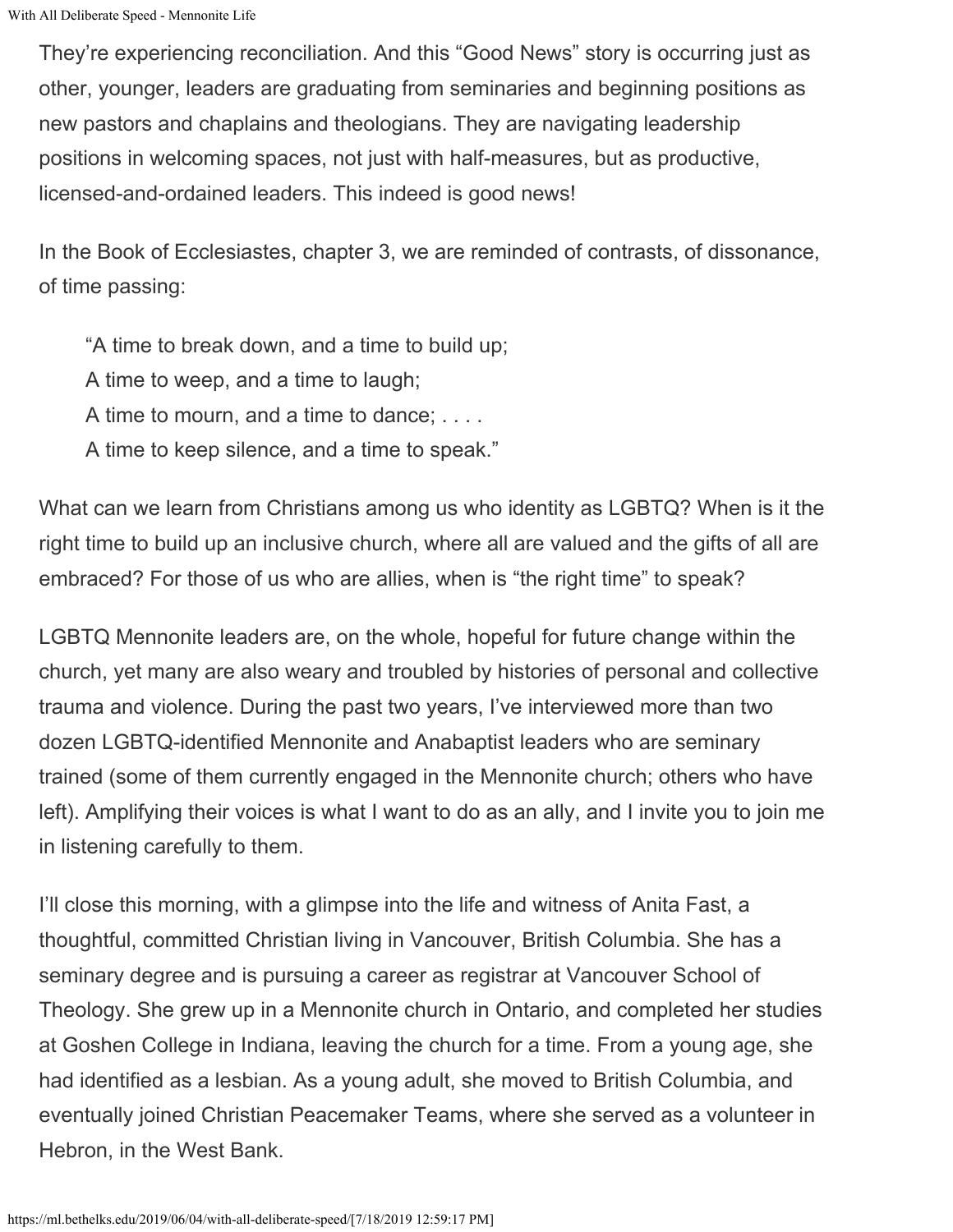When that assignment had ended and she returned to British Columbia, she wanted to find a Mennonite congregation where she could be "out" from the start. She had a partner. To her great joy, a congregation within an hour's drive of Vancouver, of just over 100 members, Langley Mennonite Fellowship, offered a mostly welcoming place for her to worship and share her speaking gifts. At the time – this was around 2007 – Anita was in her 30s, and she told the congregation: "It isn't necessary for me that everyone here be open and affirming, but rather to know that I am walking a faithful journey with God. And that we can journey together, even though we're not in the same place."

Anita felt called to leadership, but when she began to preach and lead worship, individuals both within and beyond Langley Mennonite Fellowship questioned the congregation's teachings and practices. Langley Mennonite Fellowship then embarked on a two-year discernment process. During that time, Anita's fellow churchgoers decided that she wouldn't be asked to lead worship or preach until the community made a decision, through a painstaking method of consensus. She recalls: "That was a very difficult process for me, and it was also a time in which I was blessed. I experienced a lot of God's grace. … People were being guided by 'what is faithful for us as a community?' rather than being driven by fear."

In the end, the Langley congregation's process of consensus led to one man standing aside. He said, "I don't agree, but I'm not going to stand in the way." And a couple of people left the church. At that point, the Langley congregation wrote a welcoming statement, explicitly saying that they would not discriminate based on sexual orientation or gender identity in matters of church leadership and worship. At that point, the congregation's regional body, the Mennonite Conference of British Columbia, threatened sanctions against the congregation. Langley Mennonite Fellowship, however, stood by its discernment decisions, and in the end, the Mennonite Conference of British Columbia did not take its threatened steps to dis-member the congregation from the wider conference.<sup>[7](#page-8-6)</sup>

Now, a decade later, Anita is still part of the congregation. She's raising her 11-yearold daughter and 8-year-old son there. Her journey continues, with a sense of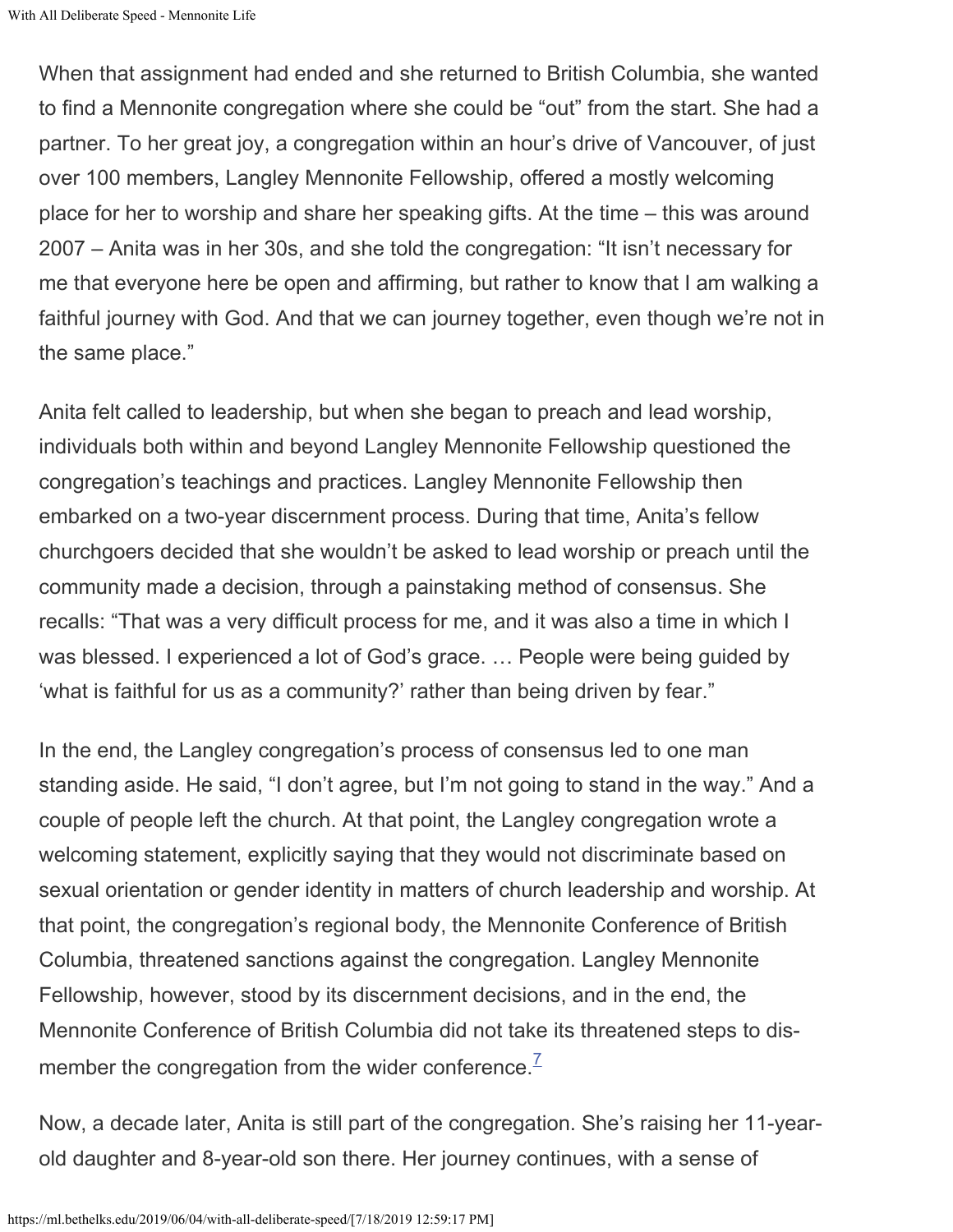With All Deliberate Speed - Mennonite Life

gratitude for spiritual sustenance in that Langley Mennonite congregation, but also a sense of challenges that lie ahead as her children approach their teenage years.

She explains, "My biggest difficulty in raising my kids in B[ritish] C[olumbia], in [Mennonite circles], is that they are likely to run into homophobia. I feel quite protective of them. My daughter is starting to think or hear about these things, so I have to tell her that a lot of Christians, and a lot who she will meet, think that it's not OK for two women to be married, or be together. And that is very confusing for her, because the question for her is, 'Well, then why are you involved in the church?'" Reflecting on her own decades-long journey, Anita Fast laments that the two most significant calls God gives one – a covenanted relationship and a call to leadership – are off limits to historically marginalized Christians, in many, many churches. $8$ 

## All deliberate speed?

We Mennonites, with varied congregations and conferences, and our confession of faith, reflect multiple expectations and varied practices, across time and across our communities and regions. Our practices of inclusion and exclusion of LGBTQidentified leaders are not set in stone. They're not fixed. And so people seeking to use their gifts and talents, including those like John Rempel and Anita Fast who resonate deeply – in their bones – with Anabaptist identity and theology continue to bump up against barriers and discriminatory policies and practices.

Again, the Ecclesiastes verses lay out the turns and twists in journeys, calling people of faith to live into change:

"A time to break down, and a time to build up . . . . A time to keep silence, and a time to speak."

As Christians, we have been "deliberating" for some time. It's been a slow process. May God grant us the wisdom and grace to move forward with "all speed" as followers of Christ's way, building up our communities and speaking out to embrace the gifts of all.